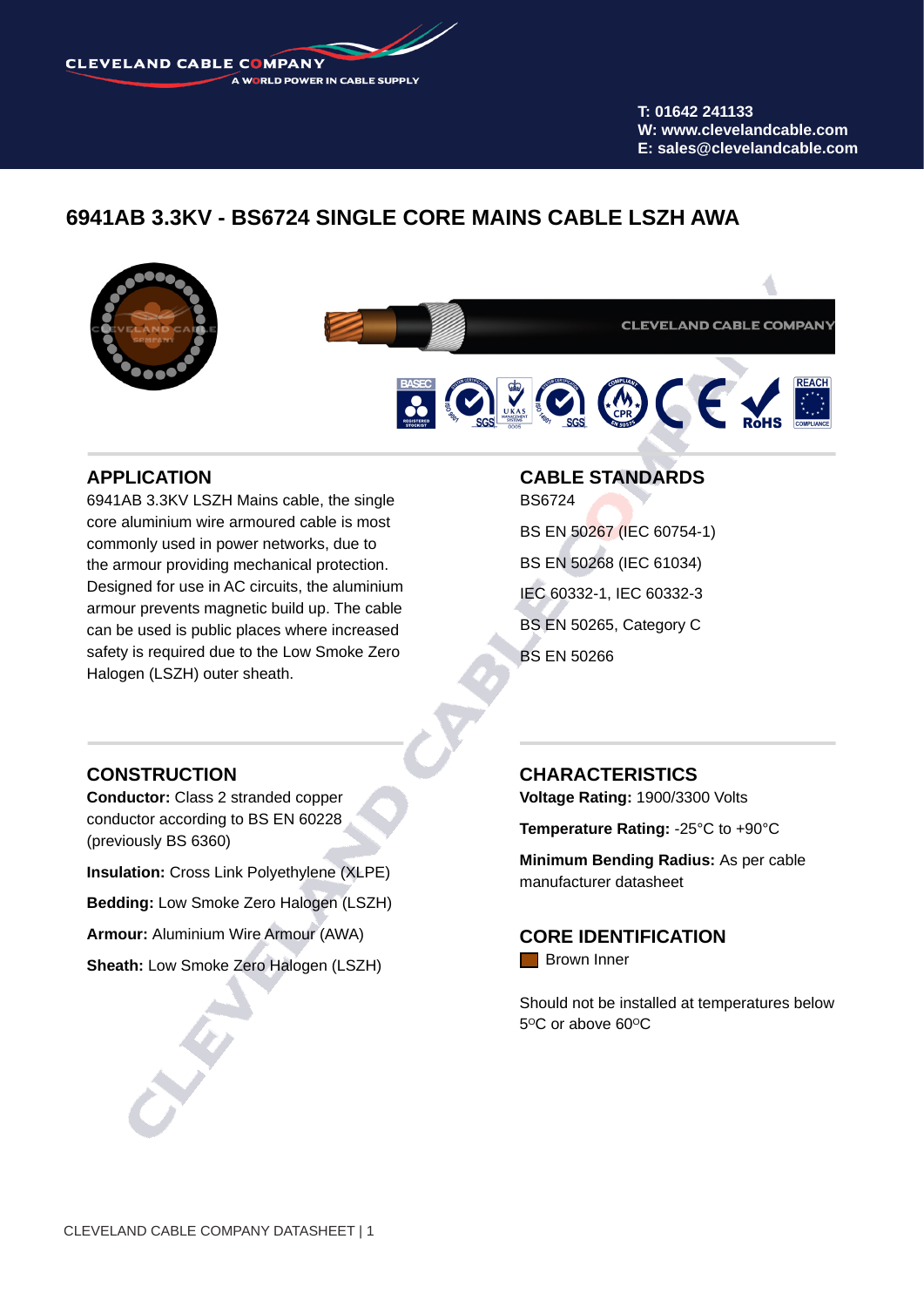M **CLEVELAND CABLE COMPANY** A WORLD POWER IN CABLE SUPPLY

> **T: 01642 241133 W: www.clevelandcable.com E: sales@clevelandcable.com**

# **6941AB 3.3KV / BS6724 CABLE - DIMENSIONS**

| <b>CCC CODE</b> | <b>CONDUCTOR</b><br><b>SIZE</b><br>(MM <sup>2</sup> ) | <b>STRANDING</b><br>(MM) | <b>NO OF CORES</b> | <b>WEIGHT</b><br>(KG/KM) | <b>OVERALL</b><br><b>DIAMETER</b><br>(MM) | <b>GLAND SIZE</b> | <b>NYLON CLEAT</b> | <b>TREFOIL CLEAT</b> |  |
|-----------------|-------------------------------------------------------|--------------------------|--------------------|--------------------------|-------------------------------------------|-------------------|--------------------|----------------------|--|
| 6941AB120/3     | 120                                                   | 37/2.03                  |                    | 1490                     | 23.20                                     | 25                | 1.2                |                      |  |
| 6941AB150/3     | 150                                                   | 37/2.25                  |                    | 1870                     | 26.30                                     | 32                | 1.2                |                      |  |
| 6941AB185/3     | 185                                                   | 37/2.52                  |                    | 2290                     | 28.70                                     | 32                | 1.4                | TASB04               |  |
| 6941AB240/3     | 240                                                   | 61/2.25                  |                    | 2880                     | 31.40                                     | 40                | 1.4                | TASB05               |  |
| 6941AB300/3     | 300                                                   | 61/2.52                  |                    | 3520                     | 34.10                                     | 40                | 1.8                | TASB07               |  |
| 6941AB400/3     | 400                                                   | 61/2.85                  |                    | 4520                     | 38.90                                     | 50S               | 1.8                | TASB10               |  |
| 6941AB500/3     | 500                                                   | 61/3.20                  |                    | 5680                     | 42.80                                     | 50S               | 1.8                | TASB12               |  |
| 6941AB630/3     | 630                                                   | 127/2.52                 |                    | 7120                     | 47.30                                     | 50                | 2.0                | TASB15               |  |

# **6941AB 3.3KV / BS6724 CABLE - CURRENT CARRYING CAPACITY**

| <b>CONDUCTOR</b><br><b>CROSS-</b><br><b>SECTIONAL</b><br><b>AREA</b> | <b>REFERENCE METHOD C</b><br>(CLIPPED DIRECT) |                                                | REFERENCE METHOD F (IN FREE AIR ON A PERFORATED CABLE TRAY HORIZONTAL / VERTICAL) |                                               |                                                    |                               |                 |                   |                           |                                              |                 |  |  |  |
|----------------------------------------------------------------------|-----------------------------------------------|------------------------------------------------|-----------------------------------------------------------------------------------|-----------------------------------------------|----------------------------------------------------|-------------------------------|-----------------|-------------------|---------------------------|----------------------------------------------|-----------------|--|--|--|
|                                                                      |                                               | <b>TOUCHING</b>                                |                                                                                   | <b>TOUCHING</b>                               |                                                    | <b>SPACED BY ONE DIAMETER</b> |                 |                   |                           |                                              |                 |  |  |  |
|                                                                      | 2 CABLES.<br>SINGLE-                          | 3 OR 4<br>CABLES. 3<br>PHASE AC<br><b>FLAT</b> | 2 CABLES.<br>SINGLE-<br>PHASE AC OR<br><b>DC FLAT</b>                             | 3 CABLES,<br><b>3 PHASE AC</b><br><b>FLAT</b> | 3 CABLES,<br>THREE -<br>PHASE AC<br><b>TREFOIL</b> |                               | 2 CABLES DC     |                   | 2 CABLES, SINGLE PHASE AC | 3 OR 4 CABLES, THREE-PHASE<br><b>AC FLAT</b> |                 |  |  |  |
|                                                                      | PHASE AC OR<br><b>DC FLAT</b>                 |                                                |                                                                                   |                                               |                                                    | <b>HORIZONTAL</b>             | <b>VERTICAL</b> | <b>HORIZONTAL</b> | <b>VERTICAL</b>           | <b>HORIZONTAL</b>                            | <b>VERTICAL</b> |  |  |  |
| 1                                                                    | $\overline{2}$                                | 3                                              | 4                                                                                 | 5                                             | 6                                                  | $\overline{7}$                | 8               | 9                 | 10                        | 11                                           | 12              |  |  |  |
| (MM <sup>2</sup> )                                                   | (A)                                           | (A)                                            | (A)                                                                               | (A)                                           | (A)                                                | (A)                           | (A)             | (A)               | (A)                       | (A)                                          | (A)             |  |  |  |
| 120                                                                  | 425                                           | 383                                            | 449                                                                               | 405                                           | 402                                                | 519                           | 497             | 504               | 477                       | 485                                          | 449             |  |  |  |
| 150                                                                  | 488                                           | 437                                            | 516                                                                               | 462                                           | 463                                                | 600                           | 575             | 566               | 539                       | 549                                          | 510             |  |  |  |
| 185                                                                  | 557                                           | 496                                            | 587                                                                               | 524                                           | 529                                                | 688                           | 660             | 643               | 614                       | 618                                          | 574             |  |  |  |
| 240                                                                  | 656                                           | 579                                            | 689                                                                               | 612                                           | 625                                                | 815                           | 782             | 749               | 714                       | 715                                          | 666             |  |  |  |
| 300                                                                  | 755                                           | 662                                            | 792                                                                               | 700                                           | 720                                                | 943                           | 906             | 842               | 805                       | 810                                          | 755             |  |  |  |
| 400                                                                  | 853                                           | 717                                            | 899                                                                               | 767                                           | 815                                                | 1137                          | 1094            | 929               | 889                       | 848                                          | 797             |  |  |  |
| 500                                                                  | 962                                           | 791                                            | 1016                                                                              | 851                                           | 918                                                | 1314                          | 1266            | 1032              | 989                       | 923                                          | 871             |  |  |  |
| 630                                                                  | 1082                                          | 861                                            | 1146                                                                              | 935                                           | 1027                                               | 1528                          | 1474            | 1139              | 1092                      | 992                                          | 940             |  |  |  |

**THE ABOVE IS IN ACCORDANCE WITH 18TH EDITION OF IET WIRING REGULATIONS**

**CALLANY**